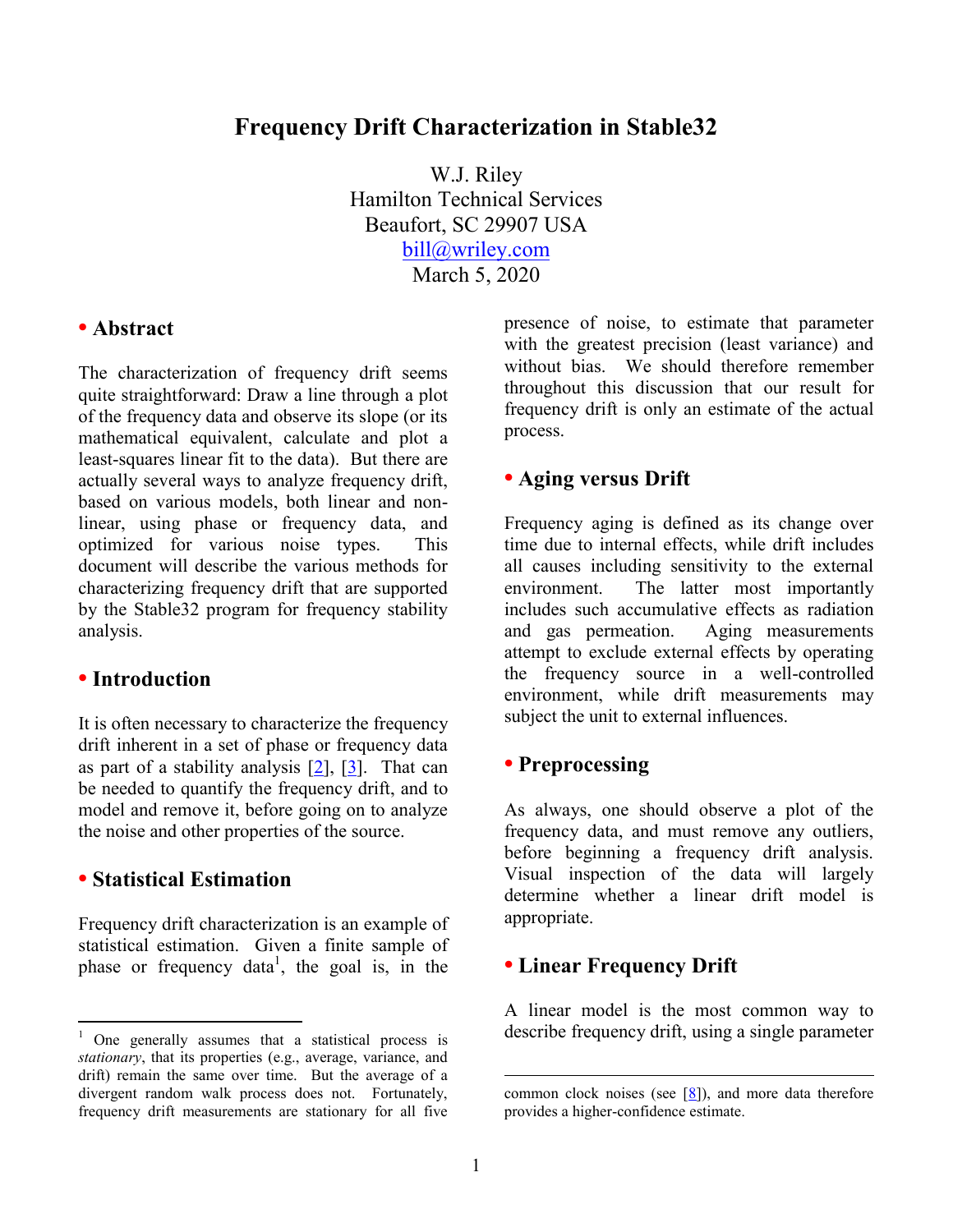to quantify the change in frequency over the entire record length, the fractional frequency change per unit time<sup>2</sup>. In that case, the objective of a frequency drift analysis is simply to determine the value that best describes the rate of frequency change. What drift analysis method is "best" depends mainly on the underlying properties of the source noise<sup>3</sup>.

# **• Non-Linear Drift Models**

In some cases, a simple linear drift model is inappropriate to describe the behavior of a frequency source, and several non-linear models have been found useful for that purpose.

#### **• Power Law Noise**

The noise processes of a frequency source can be modeled by a set of *power law noises* whose power spectral densities are of the form  $S(f)$  =  $h_{\alpha}$ · $f^{\alpha}$ , where f is the Fourier frequency and  $\alpha$  is the power law exponent from -2 (random walk FM), -1 (flicker FM), 0 (white FM or random walk PM),  $+1$  (flicker PM) and  $+2$  (white PM)<sup>4</sup>, and  $h_{\alpha}$  is the coefficient. The frequency drift must be determined in the presence of one or more of these noise types.

## **• Drift Analysis in Stable32**

 $\overline{a}$ 

Elements of frequency drift analysis appear in several places in the Stable32 program as described below [\[1\]](#page-6-3).

Phase and Frequency Plots: The Stable32 Plot function supports adding frequency drift lines to phase and frequency data plots.

The Frequency Plot Options dialog offers three frequency drift plot fit options (Line, Log and Diffusion), as well as polynomial and general function fits.

The Phase Plot Options dialog offers one frequency drift plot fit option (Quadratic), as well as polynomial and general function fits.

Drift Function: The Stable32 Drift function supports several models for frequency drift analysis and removal for both phase and frequency data as shown in Table 1.

| <b>Table 1. Drift Function Analysis Methods</b> |                              |                    |  |  |
|-------------------------------------------------|------------------------------|--------------------|--|--|
| <b>Data</b>                                     | <b>Method</b>                | <b>Noise Model</b> |  |  |
| Phase                                           | Quadratic Fit                | W PM               |  |  |
|                                                 | Average of $2nd$ Differences | <b>RW FM</b>       |  |  |
|                                                 | 3-Point Fit                  | W & RW FM          |  |  |
|                                                 | Greenhall 4-Point Fit        | A11                |  |  |
| Freq                                            | Linear Fit                   | W FM               |  |  |
|                                                 | <b>Bisection Fit</b>         | W & RW FM          |  |  |
|                                                 | Log Fit                      | Stabilization      |  |  |
|                                                 | Diffusion Fit                | Diffusion          |  |  |
|                                                 | Autoregression               | AR(1)              |  |  |

Note that the slope value reported by the Drift function for the various fits is per tau interval, not per day, and must be adjusted accordingly.

For simulated phase and frequency data having frequency drift with negligible noise, all these drift fits will report the same value equal to that simulated. With significant noise, the values will differ somewhat, and the best estimation method will depend on the noise type. Greenhall grades them in Reference  $[5]$  where his 4-point fit ranks well for all noise types. Nevertheless, a linear least-squares fit to the frequency data is the most commonly used method, and is optimum for the white and flicker FM noise of many sources (e.g., Rb frequency standards).

<sup>2</sup> This quantity is sometimes referred to as the *drift rate*, but we will generally use the simpler term *drift*.

One may have a particular drift specification that determines its definition.

<sup>&</sup>lt;sup>4</sup> In some cases the range of  $\alpha$  is extended down to -4 (random run FM) and -3 (flicker walk FM).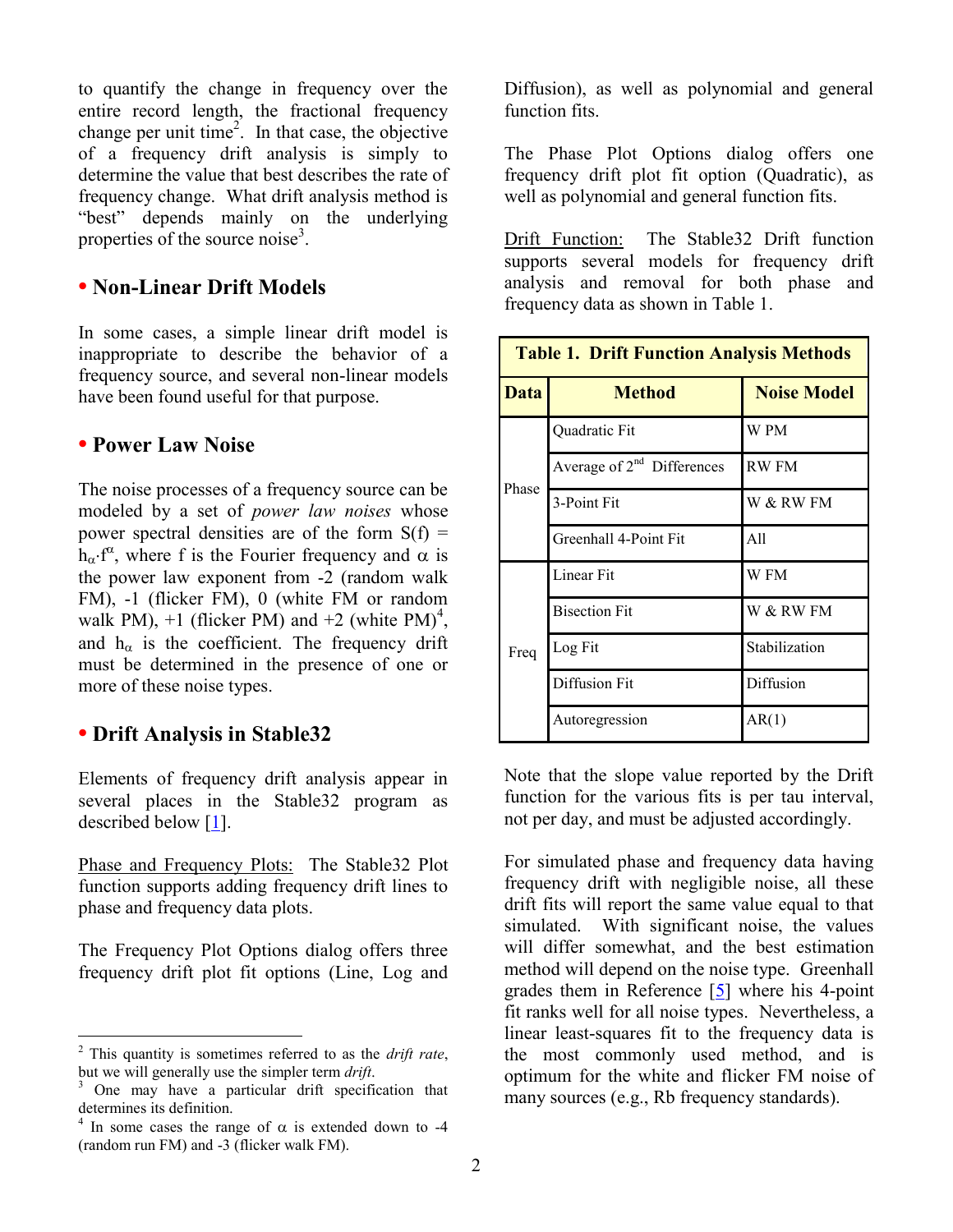The Log and Diffusion models are useful for frequency aging/drift that is stabilizing. The former implements the log model of [MIL-PRF-](https://nepp.nasa.gov/DocUploads/1F3275A6-9140-4C0C-864542DBF16EB1CC/MIL-PRF-55310.pdf)[55310,](https://nepp.nasa.gov/DocUploads/1F3275A6-9140-4C0C-864542DBF16EB1CC/MIL-PRF-55310.pdf) while the latter models a  $\forall$ t diffusion process.

Run Function: The Stable32 Run function supports analysis and removal of linear frequency drift during a stability run. After a run calculation, the frequency drift per day is reported per a linear least-squares fit to the frequency data, and there is a No Drift option to remove that frequency drift for the run.

The Run Plot Lines dialog includes a +1 slope noise line that can be used to fit an aging/drift characteristic in a stability plot.

Noise Function: The Stable32 Noise function includes the ability to include linear frequency drift in simulated phase and frequency data.

Scale Function: The Stable32 Scale function includes the ability to add or remove a certain linear slope to/from frequency data.

# **• Sigma-Tau Plots**

The stability of a frequency source is commonly presented as a Sigma-Tau plot, a plot of log  $\sigma$ (e.g., the Allan deviation, ADEV) versus log  $\tau$ (the averaging time), where the slope represents the type of power-law noise that applies. In addition, a slope of  $+1$  indicates frequency drift, and the sigma value in a region with that slope can be used to determine the magnitude of the drift according to:

 $\sigma_v(\tau) = (1/\sqrt{2}) \cdot d \cdot \tau$ , where d is the frequency drift.

For example, Figure 1 shows an ADEV plot for simulated frequency data having a drift of 1.0 per tau interval and negligible noise. As expected, the plot has a slope of  $+1$  and a value of 0.707 at  $\tau = 1.0$ .



Figure 1. ADEV Plot of Frequency Drift

This method is generally useful only as an approximate way to quantify the frequency drift.

A more realistic example is the simulated 100 second rubidium frequency standard (RFS) data of Figure 2 which has a 1-second W FM noise level of  $1x10^{-11}$ , a flicker floor of  $2x10^{-13}$ , and a drift of  $5x10^{-13}$ /day. In the corresponding ADEV plot of Figure 4, the expected  $\tau^{+1}$  slope is 4.09x10<sup>-18</sup> and the  $\sigma_y(1)$  fit value above  $\tau = 2x10^5$ seconds is  $3.87 \times 10^{-18}$ , providing a drift estimate of  $4.73 \times 10^{-13}$ /day, reasonably close to the simulated value.

The least-squares Linear fit to the frequency drift reports a value of  $5.36x10^{-16}$  per 100 second tau interval, or  $4.63 \times 10^{-13}$  per day. Figure 3 shows the frequency residuals after removing this drift and averaging by a factor of 10.



Figure 2. Simulated RFS Frequency Data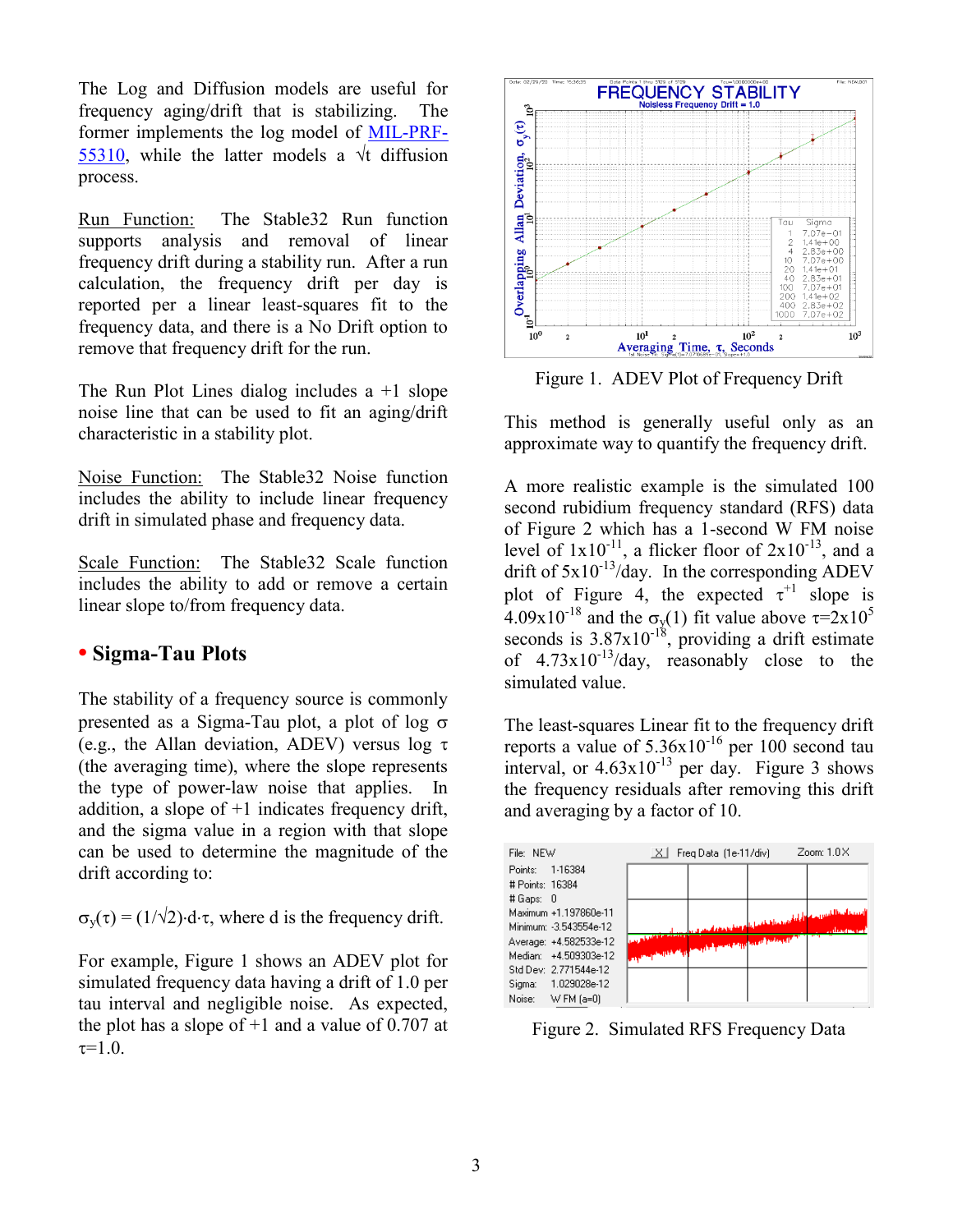

Figure 3. Flicker FM Frequency Residuals After Removal of Linear Frequency Drift and x10 Averaging



Figure 4. ADEV Plot of Simulated RFS

The Stable32 Drift function also reports a slope of 5.358791e-16 per 100 second tau interval for a linear fit to these frequency data, the optimum model for white FM noise, which corresponds to a drift of  $4.63 \times 10^{-13}$ /day. It reports nearly the same slope of 5.291951e-16 or  $4.57 \times 10^{-13}$ /day for a bisection fit, optimum for white and random walk FM noise. For the corresponding phase data, the quadratic fit slope is 5.324255e-16. The Run function reports a frequency drift value of 4.629995e-13/day per its linear leastsquares fit.

## **• Simulations with Drift without Noise**

Simulated clock data with frequency drift and differing types and levels of noise can be used to explore the various drift measures.

We first use the Stable32 Noise function to generate 16,384 frequency points with tau=1.0, Drift/Tau=1.0, and negligible noise, and observe

that all the frequency drift methods report the same slope of exactly 1.000000 for both phase and frequency data.

# **• Simulations with White PM Noise**

We then add a significant amount (1000) of white PM noise (see Figure 5).



Figure 5. Simulated W PM Noise with Drift

| Drift Type       | Slope          |
|------------------|----------------|
| Linear           | 1.000015e+00   |
| <b>Bisection</b> | 9.999918e-01   |
| Quadratic        | $1.000000e+00$ |
| Avg of 2nd Diff  | $1.120271e+00$ |
| 3-Point          | 9.999918e-01   |
| Greenhall        | $1.000001e+00$ |

The drift values are all reasonably close to the simulated value.

Note that the 3-Point phase method is equivalent to the Bisection frequency method, and their results are the same.

# **• Simulations with Flicker PM Noise**

Next, we perform the same simulation with flicker PM noise (see Figure 6).



Figure 6. Simulated F PM Noise with Drift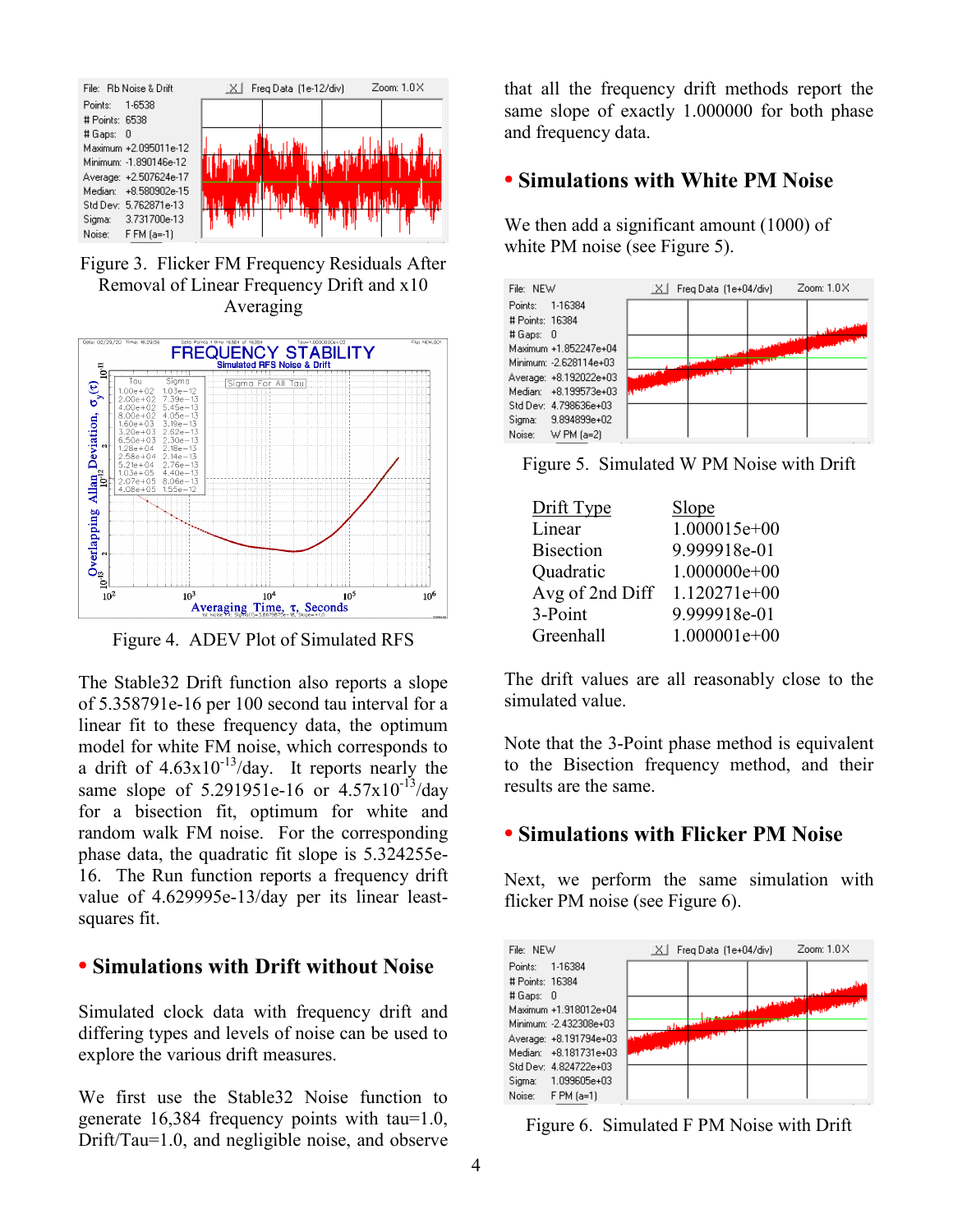| Slope          |
|----------------|
| 1.000025e+00   |
| 9.999664e-01   |
| 9.999729e-01   |
| $1.174360e+00$ |
| 9.999665e-01   |
| 9.999607e-01   |
|                |

The drift values are all reasonably close to the simulated value.

# **• Simulations with White FM Noise**

Then we perform the same simulation with white FM noise (see Figure 7), and record the various slope values (your simulation results will, of course, vary):



Figure 7. Simulated W FM Noise with Drift

| Drift Type       | Slope          |
|------------------|----------------|
| Linear           | 1.002509e+00   |
| <b>Bisection</b> | $1.000740e+00$ |
| Quadratic        | $1.000531e+00$ |
| Avg of 2nd Diff  | 1.006156e+00   |
| 3-Point          | $1.000740e+00$ |
| Greenhall        | 1.001776e+00   |

There is no significant difference between the various methods, and all are very close to the simulated value.

## **• Simulations with Flicker FM Noise**

Next, we perform the same simulation with flicker FM noise (see Figure 8) and tabulate those results.



Figure 8. Simulated F FM Noise with Drift

| Drift Type       | Slope        |
|------------------|--------------|
| Linear           | 9.197842e-01 |
| <b>Bisection</b> | 9.482337e-01 |
| Quadratic        | 9.105587e-01 |
| Avg of 2nd Diff  | 8.830378e-01 |
| 3-Point          | 9.482337e-01 |
| Greenhall        | 8.887820e-01 |

As expected, there is considerably more variability in the results with the more divergent noise, and the Bisection/3-Point method does the best.

# **• Simulations with Random Walk FM Noise**

Finally, we perform the simulation again with random walk FM noise (see Figure 9) and tabulate those results. We reduce the RW FM level to 30 for the purposes of this demonstration.



Figure 9. Simulated RW FM Noise with Drift

| Drift Type       | <b>Slope</b> |
|------------------|--------------|
| Linear           | 1.259368e+00 |
| <b>Bisection</b> | 1.396049e+00 |
| Quadratic        | 1.417435e+00 |
| Avg of 2nd Diff  | 1.169823e+00 |
| 3-Point          | 1.396049e+00 |
| Greenhall        | 1.321140e+00 |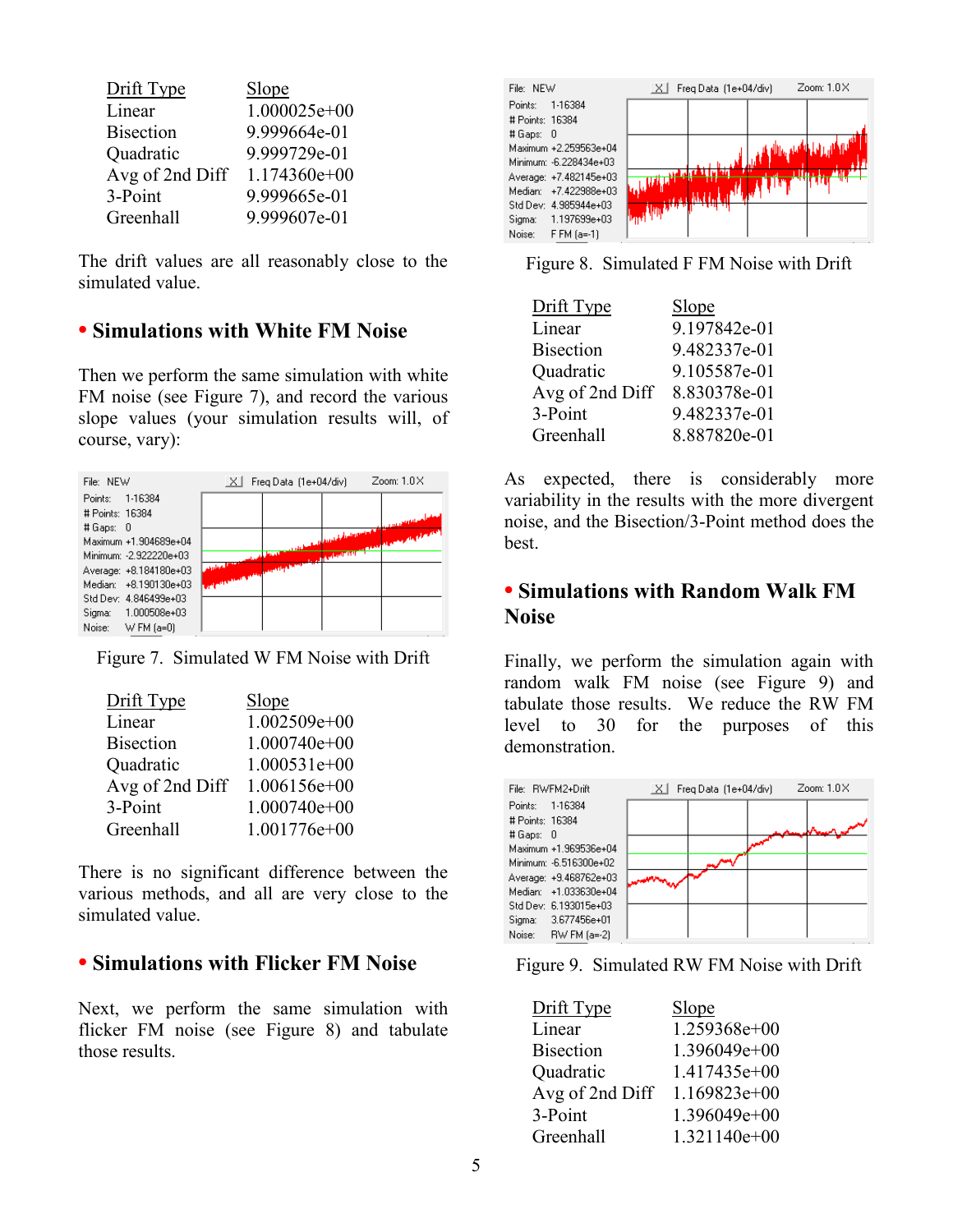These results favor the Avg of 2nd Diff, which is recommended for RW FM noise.

# **• Non-Linear Frequency Drift Modeling**

Stable32 provides two non-linear frequency drift models, plus the ability to fit a polynomial or arbitrary function. The log and diffusion models are used mainly to fit and remove frequency stabilization, and they are most appropriate when associated with some internal physical process such as mass redistribution in a quartz crystal oscillator or buffer gas pressure change in a rubidium frequency standard. An example of the latter is shown in Figure 10 where the green diffusion fit so closely follows the frequency record as to be nearly invisible.



The numeric fit results can be used to estimate the linear frequency drift at a particular time.

# **• Confidence Intervals on Drift Estimates**

The Stable32 software does not provide confidence intervals for its frequency drift estimates, nor is there a standard way for doing so. Some studies of this have used Monte Carlo simulations to determine the confidence of certain drift estimators in the presence of various power law noises [\[4\]](#page-6-5), a technique much like

shown here but with many more iterations so that their variance can be calculated.

For white FM noise and a linear least-squares linear frequency drift estimator, one can use ordinary statistical techniques to determine the uncertainty of that drift estimator, i.e., [the](https://en.wikipedia.org/wiki/Simple_linear_regression#Confidence_intervals)  [confidence interval for the slope of a regression](https://en.wikipedia.org/wiki/Simple_linear_regression#Confidence_intervals)  [line.](https://en.wikipedia.org/wiki/Simple_linear_regression#Confidence_intervals)

Reference [\[5\]](#page-6-4) shows how a Monte Carlo simulation was used to assess the confidence of the Average of  $2<sup>nd</sup>$  Differences estimate of frequency drift.

Reference [\[6\]](#page-6-6) shows that the uncertainty of the 3-Point estimator for frequency drift is a function of the Allan deviation of the drift-removed data at an averaging time equal to half the data length. That ADEV is estimated by extrapolating its loglog sigma-tau plot for the dominant power law noise type at long tau<sup>5</sup>.

Reference [\[7\]](#page-6-7) has a table with expressions for the error of frequency drift estimates for white, flicker and random walk FM noise. Those, like most such expressions, require knowledge of the Allan deviation at a tau a substantial fraction of the record length, a quantity that can be hard to obtain. Applying their expression $6$  to the W FM noise of the Figure 3 RFS Linear frequency drift example results in error bounds of  $4.63 \pm 0.02$  $x10^{-13}$ /day, while their expression<sup>7</sup> for the F FM noise has a larger standard deviation of  $\pm$  0.27 x10<sup>-13</sup>/day. Combining those error variances Combining those error variances results in a RFS drift estimate of  $4.63 \pm 0.27$  $x10^{-13}/day$ .

Reference  $[8]$  has tables with expressions for the errors of frequency and frequency drift estimates for difference and least-squares methods.

Reference  $[9]$  has a table showing expressions for the variances all of the Stable32 frequency

 $^{6}$  2 $\sqrt{3} \cdot \sigma_{y}(\tau)$  /  $n^{3/2} \cdot X$ , where  $\sigma_{y}(\tau) = 1 \times 10^{-11} \tau^{1/2}$ , n=16,384, and  $\tau=100$ .

 $7 \cdot 3 \cdot \sigma_y(\tau) / n \cdot \tau \cdot \sqrt{2 \ln 2}$ , where  $\sigma_y(\tau) = 2 \times 10^{-13}$ , n=16,384, and  $\tau=100$ .

 $\overline{a}$ 

 $5$  The Total variance or Thêo1 may be used for that ADEV estimate.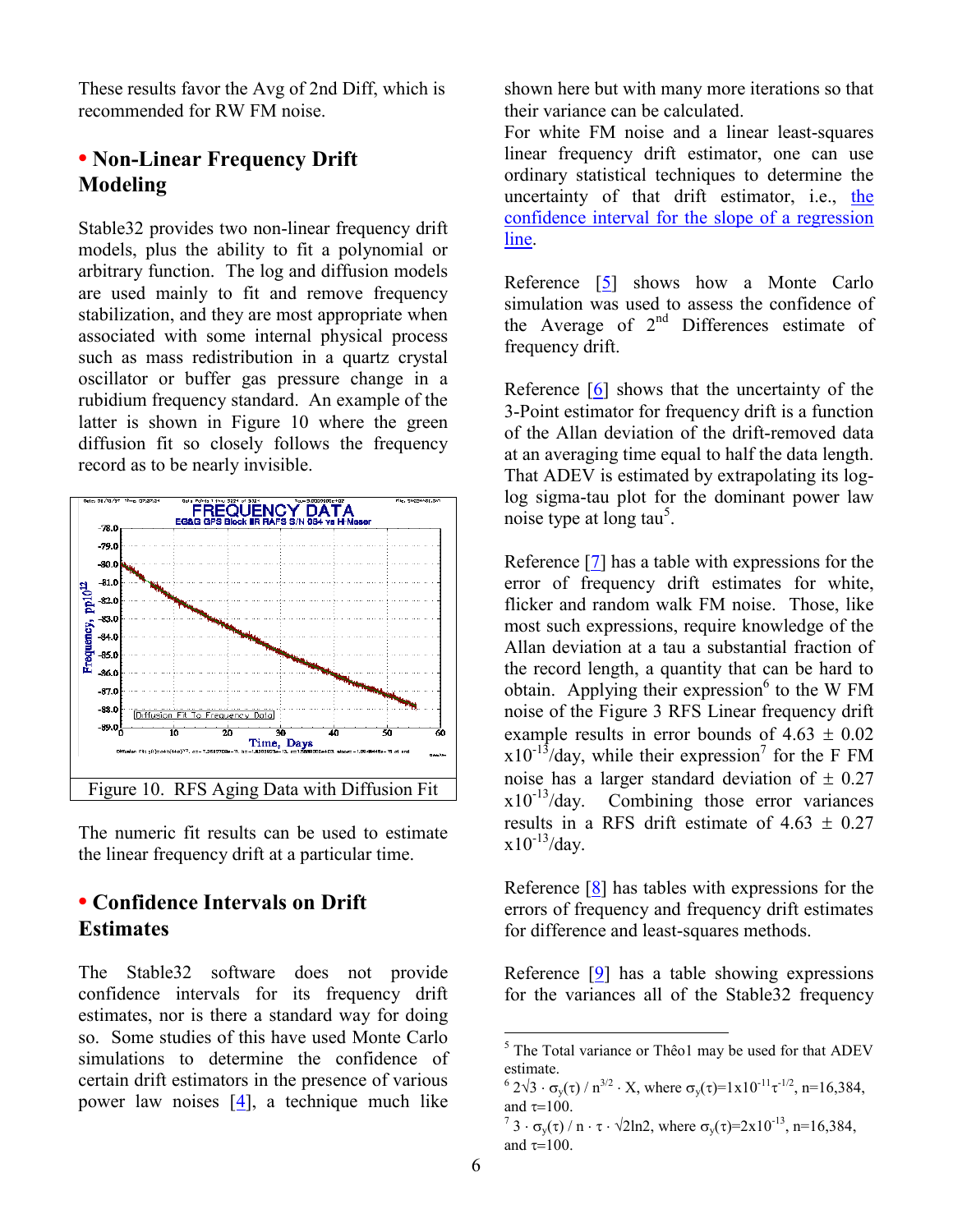drift estimators versus power law noise type, as reproduced in Appendix 1. For example, the standard deviation of a linear least squares frequency drift estimate (LSy) has an equivalent expression for F FM noise as that of Reference [\[7\]](#page-6-7) (see footnote 7).

The procedure for estimating the confidence of a linear frequency drift determination could follow a process of (1) examining the frequency record (perhaps after averaging to reduce short-term noise) to choose an appropriate drift model and identify the long-term noise type, (2) examining the stability plot to determine the type and approximate magnitude of the long-term noise, (3) choosing the appropriate variance expression from the table in Appendix I, and (4) calculating the estimated drift variance.

The appropriateness of a non-linear (e.g., log or diffusion) frequency stabilization/drift determination is probably best judged by examining the frequency residuals after removing the modeled characterization. Examination of the frequency residuals after removal of linear drift will mainly show the noise.

# **• Conclusions**

There is little practical difference between the various methods for frequency drift estimation, especially since 2 or 3-digit precision is usually sufficient. Similarly, there is little practical difference in their variances, or their response to various noise types. An exception to that would be an attempt at long term timekeeping based on knowledge of a relatively large frequency drift rate, but it is probably unrealistic to expect any such determination to remain valid anyway. Other concerns are that it can be quite hard to determine the variance of a frequency drift estimate, and that it is difficult to determine (or even define) the frequency drift in the presence of significant non-stationary random walk FM noise.

The intuitive and most widely used least-squares linear fit to the frequency data is generally the best choice, and, for a relatively long record length and most noise types, gives a reasonably precise result.

# **• References**

- <span id="page-6-3"></span>1. *[User Manual](http://www.stable32.com/Manual154.pdf)*, Stable32 Frequency Stability Analysis, Hamilton Technical Services, September 2008.
- <span id="page-6-0"></span>2. W.J. Riley, *[Handbook of Frequency Stability](http://www.stable32.com/Handbook.pdf)  [Analysis](http://www.stable32.com/Handbook.pdf)*. You can buy a printed copy of this July 2008 book at [Handbook,](http://www.lulu.com/content/508588) and download it as [NIST Special Publication 1065.](https://www.nist.gov/publications/handbook-frequency-stability-analysis) Please note that there is a typo in SP1065 Eq. 28 for TTOTVAR on p. 26: The tau exponent should be 2, not 3. And Eq. 9 is missing brackets around the inner summation – use Eq. 11 instead.
- <span id="page-6-1"></span>3. J.A. Barnes, "The Measurement of Linear [Frequency Drift in Oscillators](https://tf.nist.gov/general/tn1337/Tn264.pdf)," *Proceedings of the 15th Annual Precise Time and Time Interval (PTTI) Meeting*, pp. 551-582, December 1983.
- <span id="page-6-5"></span>4. [J.A. Barnes, "The Analysis of Frequency and](http://www.stable32.com/The%20Analysis%20of%20Frequency%20and%20Time%20Data.pdf)  [Time Data,"](http://www.stable32.com/The%20Analysis%20of%20Frequency%20and%20Time%20Data.pdf) Austron, Inc., December 1991.
- <span id="page-6-4"></span>5. M.A. Weiss, D.W. Allan, and D.A. Howe, "[Confidence on the Second Difference](https://ieeexplore.ieee.org/document/270000)  [Estimation of Frequency Drift, A Study](https://ieeexplore.ieee.org/document/270000)  [Based on Simulation](https://ieeexplore.ieee.org/document/270000)," *Proceedings of the 1992 Frequency Control Symposium*, pp. 300-305, May 1992.
- <span id="page-6-6"></span>6. M.A, Weiss and C. Hackman, "[Confidence](https://tf.nist.gov/general/pdf/999.pdf)  [on the Three-Point Estimator of Frequency](https://tf.nist.gov/general/pdf/999.pdf)  [Drift](https://tf.nist.gov/general/pdf/999.pdf)," *Proceedings of the 24th Annual Precise Time and Time Interval (PTTI) Meeting*, pp. 451-460, December 1992.
- 7. V.A. Logachev and G.P. Pashev, "[Estimation](https://ieeexplore.ieee.org/document/560281)  [of Linear Frequency Drift Coefficient of](https://ieeexplore.ieee.org/document/560281)  [Frequency Standards](https://ieeexplore.ieee.org/document/560281)," *Proceedings of the 1996 IEEE International Frequency Control Symposium*, pp. 960-963, June 1996.
- <span id="page-6-2"></span>8. G. Wei, ["Estimations of Frequency and its](https://ieeexplore.ieee.org/abstract/document/552161)  [Drift Rate,](https://ieeexplore.ieee.org/abstract/document/552161)" *IEEE Transactions on Instrumentation and Measurement*, Vol. 46, No. 1, pp. 79-82, February 1997.
- <span id="page-6-7"></span>9. C.A. Greenhall, "[A Frequency-Drift](https://ieeexplore.ieee.org/document/638639)  [Estimator and Its Removal from Modified](https://ieeexplore.ieee.org/document/638639)  [Allan Variance](https://ieeexplore.ieee.org/document/638639)," *Proceedings of the 1997*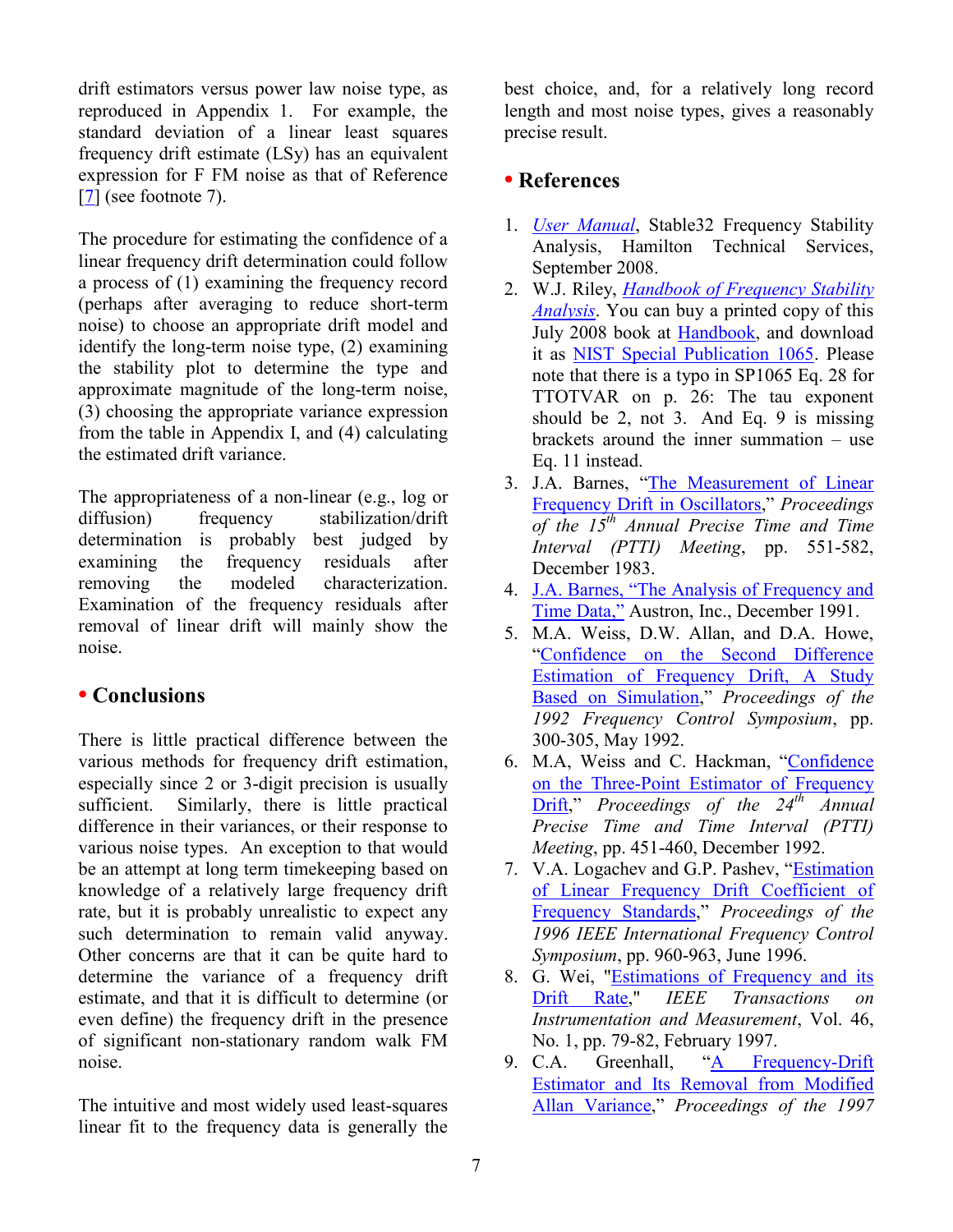*IEEE International Frequency Control Symposium*, pp. 428-432, May 1997.

<span id="page-7-0"></span>10. *IEEE Standard 1139*, "[IEEE Standard](http://www.photonics.umbc.edu/Menyuk/Phase-Noise/Vig_IEEE_Standard_1139-1999%20.pdf)  Definitions of Physical Quantities for [Fundamental Frequency and Time Metrology](http://www.photonics.umbc.edu/Menyuk/Phase-Noise/Vig_IEEE_Standard_1139-1999%20.pdf)  – [Random Instabilities](http://www.photonics.umbc.edu/Menyuk/Phase-Noise/Vig_IEEE_Standard_1139-1999%20.pdf)," March 1999.